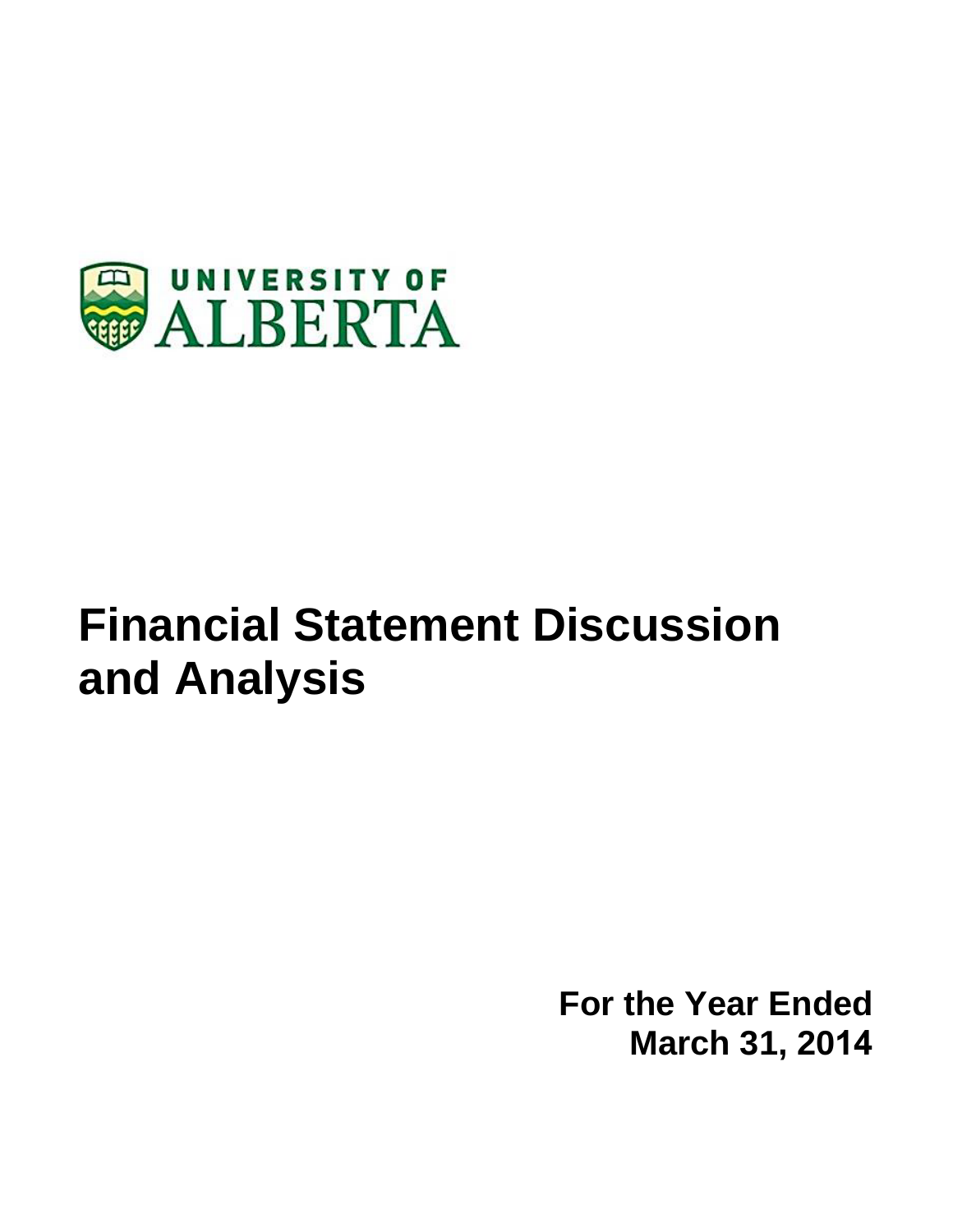The financial statement discussion and analysis should be read in conjunction with the University of Alberta annual audited financial statements. The discussion and analysis and the audited financial statements are reviewed and approved by the University of Alberta Board of Governors on the recommendation of the University of Alberta Audit Committee. The university's financial statements have been prepared in accordance with Canadian Public Sector Accounting Standards.

For more in-depth discussion and analysis of the university's goals and objectives please refer to the following documents: 2013-14 Annual Report, 2014 Comprehensive Institutional Plan, Dare to Discover: A Vision for a Great University, Investment Reports.

Website link, click on Key Strategic Planning Documents or Investment Reports: http://www.financial.ualberta.ca

The discussion and analysis provides an overview of the university's:

- $\triangleright$  Financial Results<br> $\triangleright$  Net Assets
- Net Assets
- $\triangleright$  Capital Planning<br> $\triangleright$  Areas of Significal
- Areas of Significant Financial Risk

### Financial Results

From total revenue of \$1,764.5 million, the university ended the year with an excess of revenue over expense of \$18.4 million. Net assets increased by \$156.3 million with increases in endowments (\$113.8), investment in tangible capital assets (\$31.4) and unrealized investment gains (\$24.1). The increase in investment in tangible capital assets was funded by the excess of revenue over expense and an increase to the accumulated deficit from operations of \$13.0 million.



2014 Expense By Object



# **2014 Expense By Function**

\$ millions

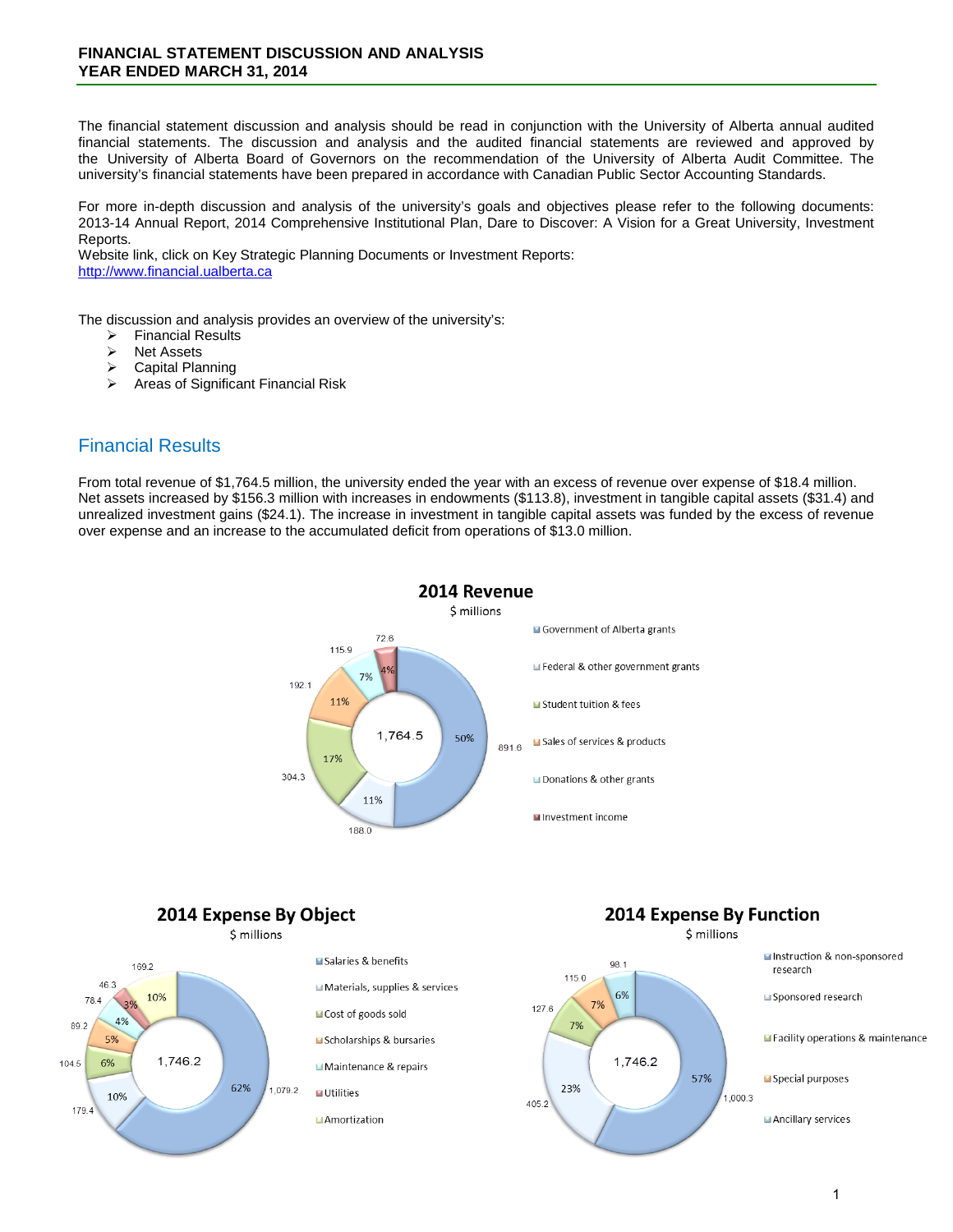#### **Revenue**



Total revenue amounted to \$1,764.5 million and has increased by \$36.7 million over the prior year.

#### Government of Alberta (GoA) Grants

Grants from GoA represent the university's single largest source of funding for university activities. GoA grants decreased as compared to prior year due to the decrease in the Campus Alberta operating grant (\$24.2). GoA grants are \$21.4 million more than budget mainly due to the Campus Alberta grant adjustment (\$14.4) that was announced mid-year and a one-time tuition fee regulation grant (\$3.9).

#### Federal and other government grants

Federal and other government grants primarily support the university's research activities. There are no significant differences compared to prior year or to budget.

#### Student tuition and fees

Enrollment is comparable to last year and will remain relatively stable over the next few years. The annual budgeted increase is due to the increase in instructional fees, which is based upon the increase to the annual CPI.

#### Sales of services and products

Ancillary services and academic and administrative units generate revenue thorough the sale of services and products to individuals and organizations external to the university. Ancillary services generated sales of \$96.6 million and academic and administrative units generated sales of \$95.5 million. Sales revenue is \$9.2 million more than budget due to a general increase across many academic and administrative units.

#### Donations and other grants, investment income

Donations and other grants support many university activities; a significant portion of this funding is in support of research activities. There were no significant differences compared to prior year or to budget.

Investment income increased by \$31.6 million compared to prior year and is \$33.3 million more than budget. Investments primarily fall into two categories, the Unitized Endowment Pool (UEP) and the Non-Endowed Investment Pool (NEIP). The UEP returned 15.4% (2013: 12.2%) and represents the majority of the university's long-term investment strategy. In fiscal 2013-14 several investment managers in the long-term strategy were replaced. This necessitated the sale of investments that had appreciated in value and resulted in significant realized capital gains. The NEIP investments which are allocated to the shortterm, mid-term and long-term investment strategies returned 6.0% (2013: 3.5%). During fiscal 2013-14 the allocation to the long-term investment strategy was increased which benefited the aggregate return.

#### **Expense**



Total expense amounted to \$1,746.2 million and has increased by \$43.8 million over the prior year.

#### Salaries and benefits

Salaries and benefits are the university's largest expense representing 62% of total expense. Salaries increased \$22.9 million (3%) and benefits increased \$8.5 million. The salary expense budget included negotiated salary increases (1.65%) and merit increases for eligible employees. Salary expense is \$11.2 million more than budget due to the accrual for the voluntary severance program (\$14.7) announced in fiscal 2013-14. Benefits expense is comparable to budget.

#### Materials, supplies and services, utilities, cost of goods sold (COGS)

Materials, supplies and services expenses are \$16.1 million less than budget due to lower than anticipated expenditures in the research fund. Utilities are \$3.2 million more than budget due to a higher than budgeted natural gas rate. COGS is comparable to budget.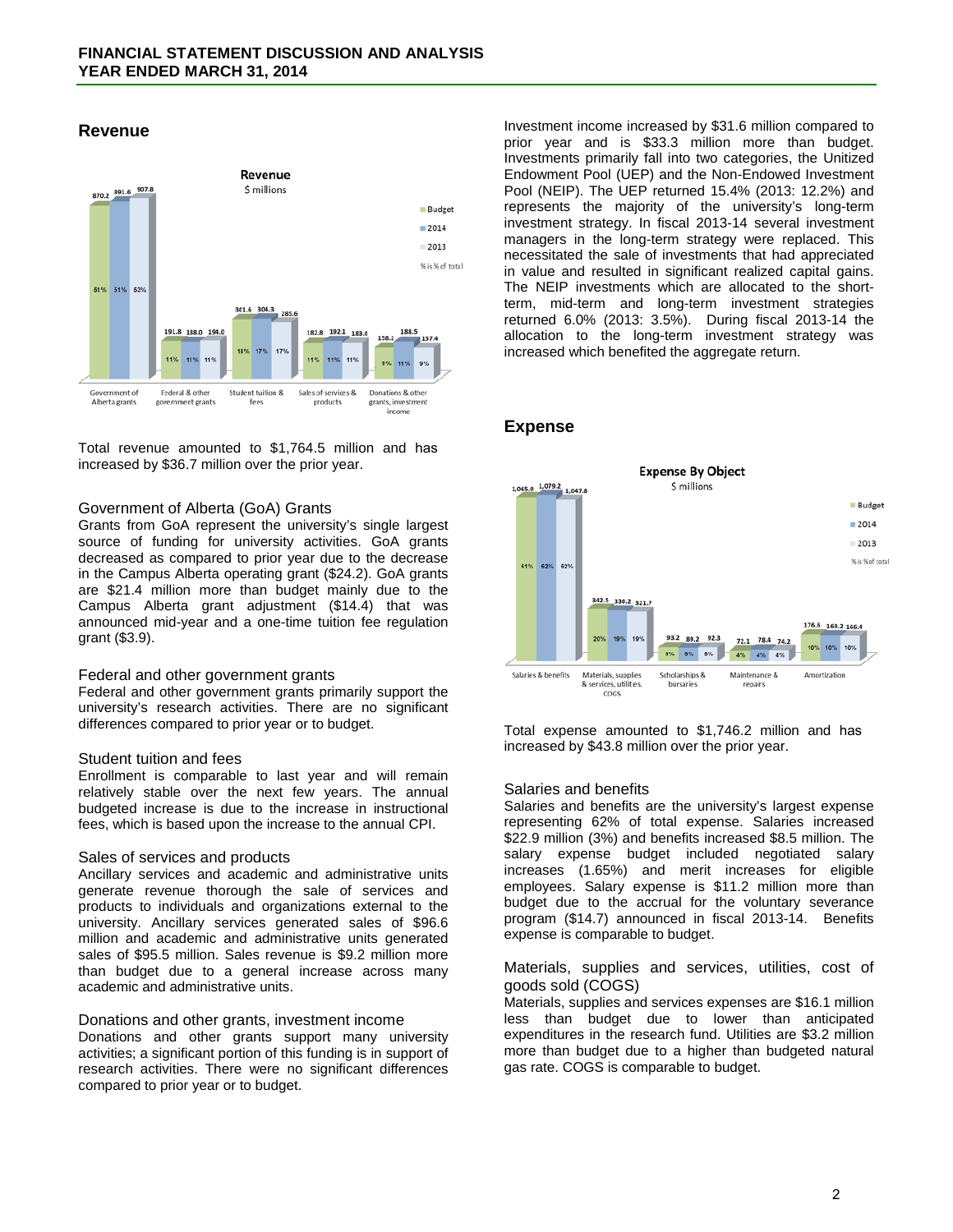#### Other expenses

Maintenance and repairs is \$6.3 million (9%) more than budget mainly due to projects that are ahead of schedule. Scholarships and bursaries are \$4.0 million (4%) less than budget. This category was budgeted to increase over prior year, however due to the sudden change in the GoA operating grant, which created uncertainty with respect to the university operating funds, some restraint was being exercised at all expenditure levels, including scholarships and bursaries.



#### Instruction and non-sponsored research

Instruction and non-sponsored research effectively represents the operating activities of the university and therefore a significant component of this category is staff salary and benefit costs. This expense is comparable to budget.

#### Sponsored research

Expenses for sponsored research activities are specifically funded by restricted grants and donations. This expense is comparable to budget.

#### Facility operations and maintenance

The cost of maintaining university facilities and grounds is comparable to budget.

#### Special purpose

Special purpose is non-research activity that is funded though restricted grants and donations and includes student scholarships and bursaries, teaching and learning programs and community service. This expense is comparable to budget.

#### Ancillary services

Ancillary services include the university bookstore, parking services, utilities and student residences. Ancillary services is \$5.0 million less than budget mainly due to lower than planned sales in the bookstore, therefore lower than planned cost of goods sold.

## **Sponsored Research Contributions**

|                                     | 2014 |         | 2013 |         |
|-------------------------------------|------|---------|------|---------|
| (in thousands of dollars)           |      |         |      |         |
| Government of Alberta grants        | \$   | 133,212 | S    | 78,585  |
| Federal and other government grants |      | 173,000 |      | 164.396 |
| Donations and other grants          |      | 86,264  |      | 92,476  |
| Investment income                   |      | 26,012  |      | 27,657  |
| Sales of services and products      |      | 5,554   |      | 6,356   |
|                                     |      | 424,042 |      | 369,470 |
| Other research related funding      |      | 21,977  |      | 20,360  |
| Tri-council indirect cost grant     |      | 16,764  |      | 16,882  |
|                                     |      | 462,783 | ß.   | 406.712 |

Sponsored research contributions increased by \$56.1 million. The increase was mainly due to an increase in GoA grants from Alberta Innovates (Health Solutions, Technology Futures and Bio Solutions).

Other research related funding includes clinical trial funding with Alberta Health Services, this revenue is not reflected in the university's consolidated financial statements.

# Net Assets

|                                       | 2014          | 2013      |  |
|---------------------------------------|---------------|-----------|--|
| (in thousands of dollars)             |               |           |  |
| Investment in tangible capital assets | 493,634<br>\$ | 462,233   |  |
| Accumulated deficit from operations   | (89, 173)     | (76, 132) |  |
| Accumulated operating surplus         | 404.461       | 386,101   |  |
| Endowments                            | 993,688       | 879,861   |  |
| Accumulated remeasurement gains       | 38,897        | 14,830    |  |
|                                       | 1.437.046     | .280.792  |  |

The university's net asset balance is an important indicator of financial health for the institution. Net assets increased by \$156.3 million compared to the prior year. The majority of this increase is due to an increase in endowments and to the university's investment in tangible capital assets.

#### **Endowments**

Endowments consist of restricted donations and capitalized investment income which is required to be maintained intact in perpetuity to support donor specified activities. Endowments support a variety of key initiatives in the areas of academic programs, chairs and professorships, research and scholarships. Donations of \$20.5 million and capitalizing \$93.3 million of investment income are the drivers behind the \$113.8 million increase to endowments. Endowment investments generated \$137.2 million of income, of which \$43.9 million was allocated for program spending and administrative fees.